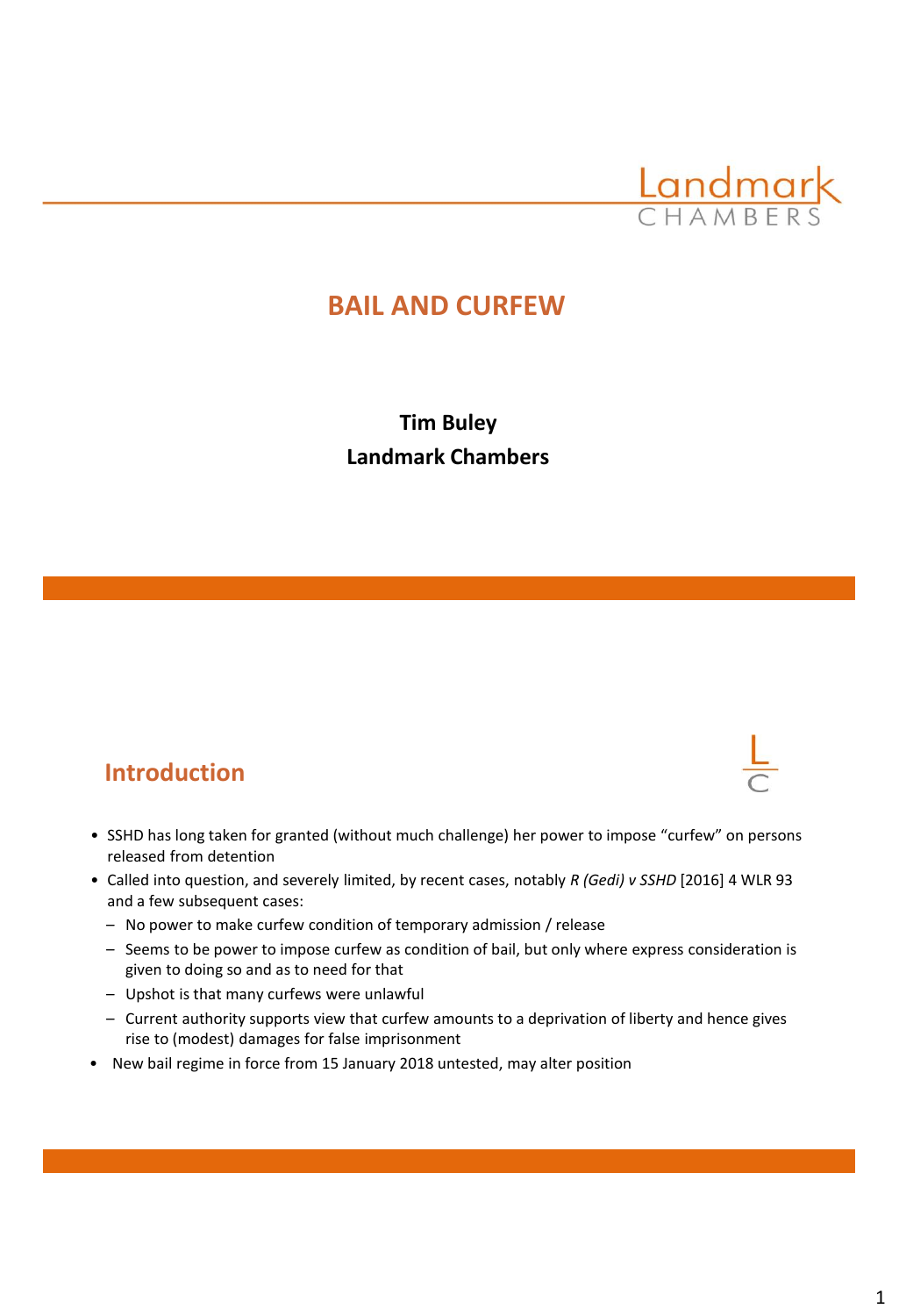## **Legal provisions (old release regime)**

Temp admission No power to grant bail as a condition of temp admission BAIL

•Para 22 of Schedule 2 to the IA 1971:

"The conditions of a recognizance or bail bond taken under this paragraph may include conditions appearing to the immigration officer or the First-tier Tribunal to be likely to result in the appearance of the person bailed at the required time and place"

#### **Legal provisions (old release regime)**



•Para 2(5) of Schedule 3 IA 1971:

*"(5) A person to whom this sub-paragraph applies shall be subject to such restrictions as to residence, as to his employment or occupation and as to reporting to the police or an immigration officer as may from time to time be notified to him in writing by the Secretary of State"*

•Section 36 of the AI (Treatment of Claimants) Act 2004:

*"(2) Where a residence restriction is imposed on an adult—*

*(a) he may be required to co-operate with electronic monitoring, and*

*(b) failure to comply with a requirement under paragraph (a) shall be treated for all purposes of the Immigration Acts as failure to observe the residence restriction."*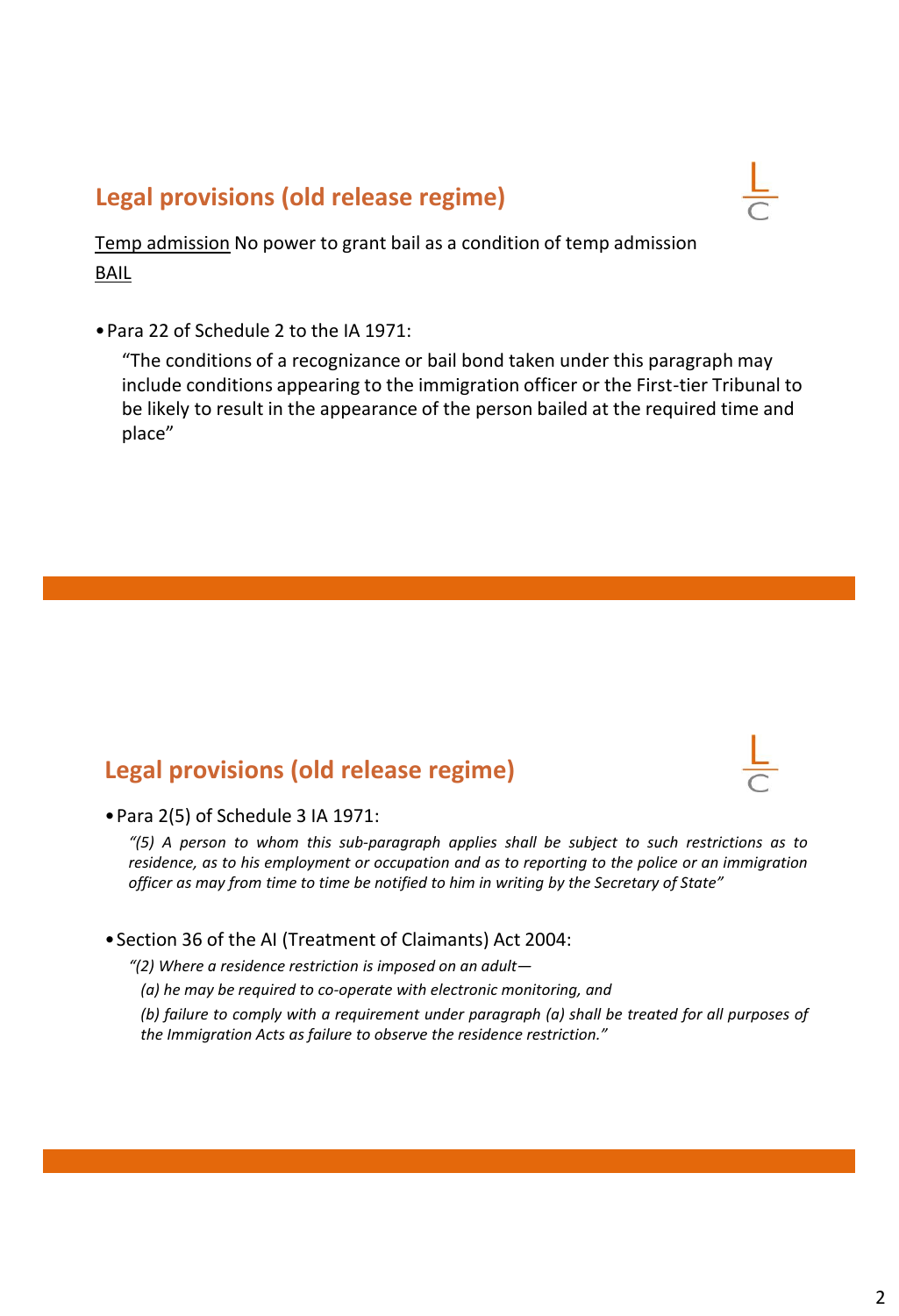## *GEDI* **[2016] 4 WLR 93**

- •Somali national detained with a view to deportation. Bail granted by FTT subject to (a) a condition to reside at a particular address and (b) requirement to "cooperate" with electronic monitoring.
- •When monitoring put in place, further "curfew" condition communicated *by SSHD*  (to be at address at particular times, on pain of prosecution).
- •He challenged curfew as false imprisonment.
- •Edis J held ([2015] EWHC 2786 (Admin) that:
	- –(except for one period) curfew was lawful; and
	- –Unlawful curfew period gave rise to false imprisonment and damages

# *GEDI* **(1): "Electronic monitoring"**



#### •The court first noted with approval Edis J's unchallenged holding that the "electronic monitoring" was not a curfew:

*24 Edis J concluded (and the SSHD does not now contend to the contrary) that a requirement to co-operate with tagging is a requirement to assist in ensuring that presence or absence from an address is detectable. He went on, at para 51:* 

*"This definition suffices for the present because the equipment only showed when the claimant was, and was not, at home. It did not show where he was if he was not there. However, absence from a place does not involve a failure to co-operate with monitoring unless presence there was required in order to facilitate monitoring (for example because the tag is to be fitted at that time or place). The subject is absent and, because he has co-operated with the electronic monitoring, the SSHD knows it and can prove it. He may have breached some other condition of bail but not the requirement imposed under section 36(2)(a) of the 2004 Act."*

• In short, monitoring a person tells you whether they are at the residence or not. It does not mean they have to be there.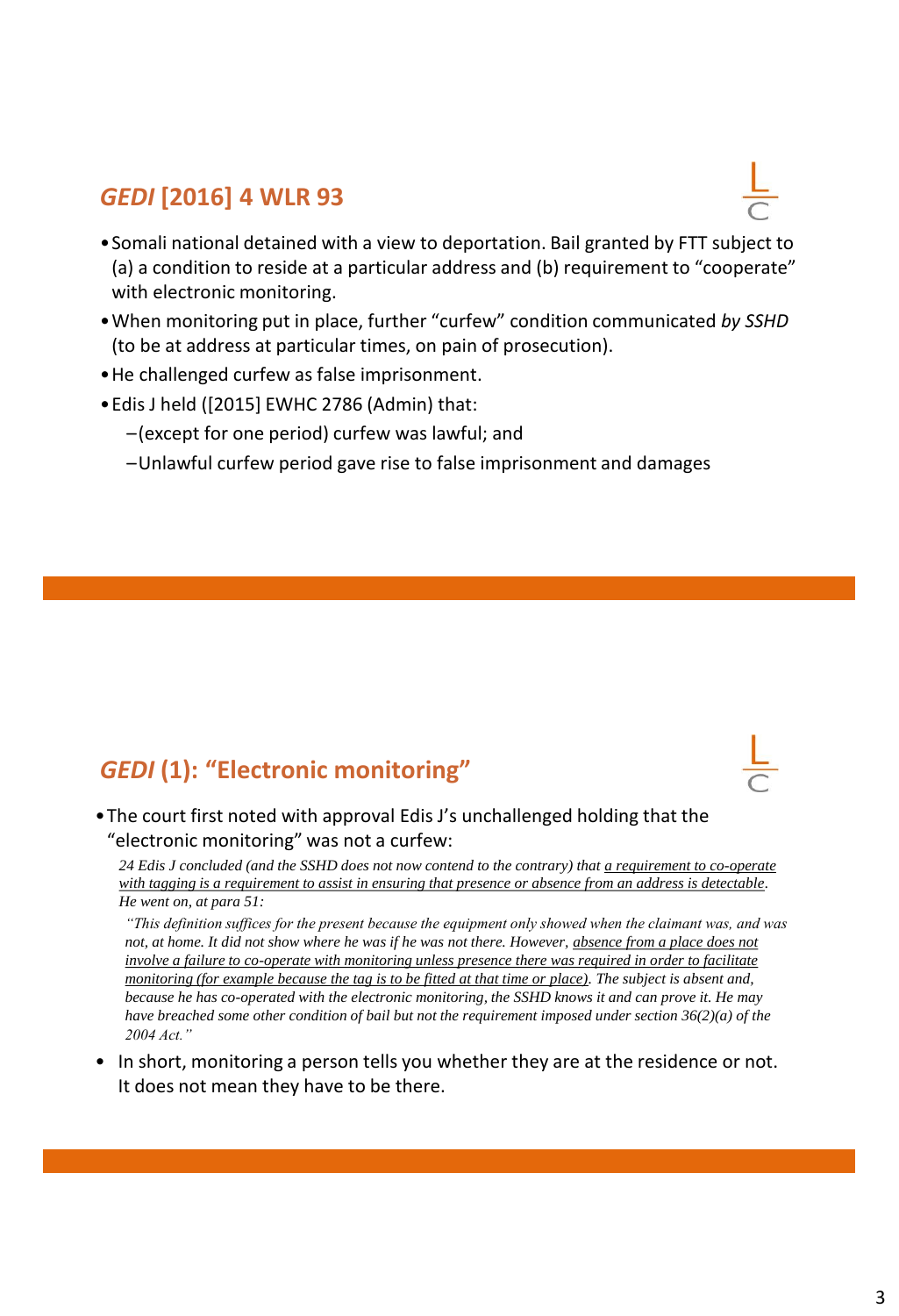## *GEDI* **(2): "Residence"**



•Requirement to reside at a particular place (para 22 of Sched 2)? Also does not empower imposition of a curfew:

*34 For our part, we simply do not accept that a right to impose a "restriction as to residence" ... necessarily incorporates a right to impose a curfew. ... The requirement, however, imposes a specific level of restriction on what those subject to it can do: it is neither more nor less than that they must reside at the specified address. Different people will reside where they live, however, in different ways. ... many will want to sleep at night, others may well want to visit friends until the late hours and sleep during parts of the day. Both will be residing at the address at which they sleep.*

## *GEDI* **(3): Para 22 of Schedule 3**

- •In relation to SSHD's argument that para 22 of Schedule 3 empowers a curfew, court held that on the facts, no curfew had been imposed under this power.
- •Frustratingly, it therefore held that it was not necessary or appropriate to decide whether this provision gives power to impose a curfew.
- •So ultimately does not decide question of whether a curfew can be imposed on a grant of bail.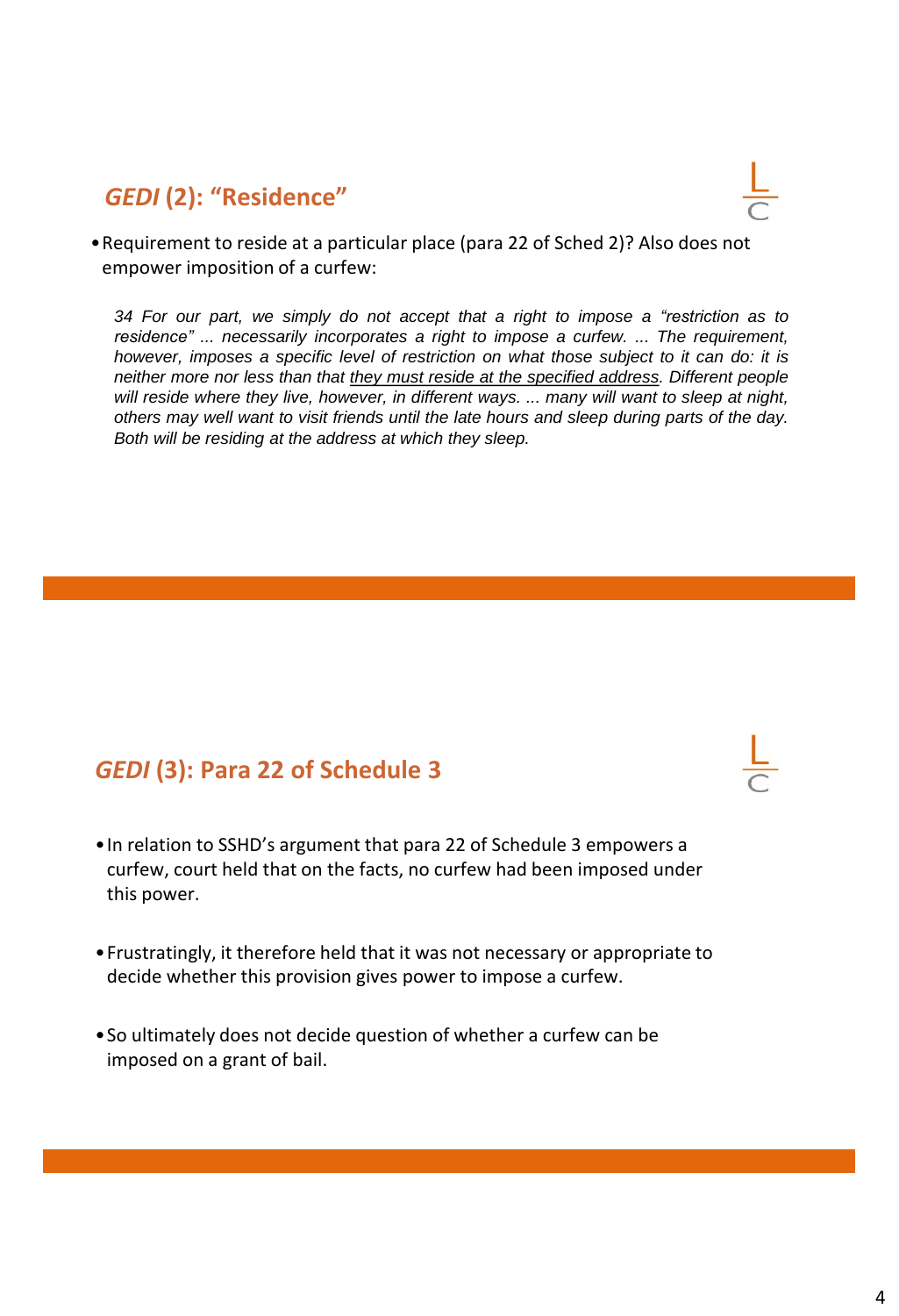# *GEDI* **(4): False imprisonment?**



•Edis J held that, where curfew had restricted movement for 6 hours / day, that amounted to false imprisonment and gave a right to damages:

*67 False imprisonment is the unlawful imposition of constraint on another's freedom of movement from a* particular place, see paragraph 15-23 of Clerk & Lindsell. I have used the expression "house arrest" above. It appears to me that for the State to threaten a person with imprisonment if he leaves his home is plainly a sufficient constraint to constitute this tort and it is now conceded that those threats during this period were without lawful justification. It appears to me that the elements of this tort are made out during this period.

•The CA declined to rule on this issue in the absence of a Respondent's Notice from the SSHD. So again there is a frustrating lack of final decision on this issue.

# *Jollah (1):* **[2017] EWHC 330 (Admin)**

- •The issues arose again in R (Jollah) v SSHD. In the first case, Lewis J was critical of the parties for the way they chose to litigate the matter in the abstract, and declined to rule on a number of the issues.
- The one point he ruled on was on false imprisonment.
- •On that issue, he held that, in the absence of an argument which satisfied him that Edis J had been clearly wrong on the question of whether a curfew gives rise to false imprisonment, he should follow the ruling in that case. But he recognised that the CA might take a different view.
- •Again, somewhat frustrating and inconclusive way to resolve that issue!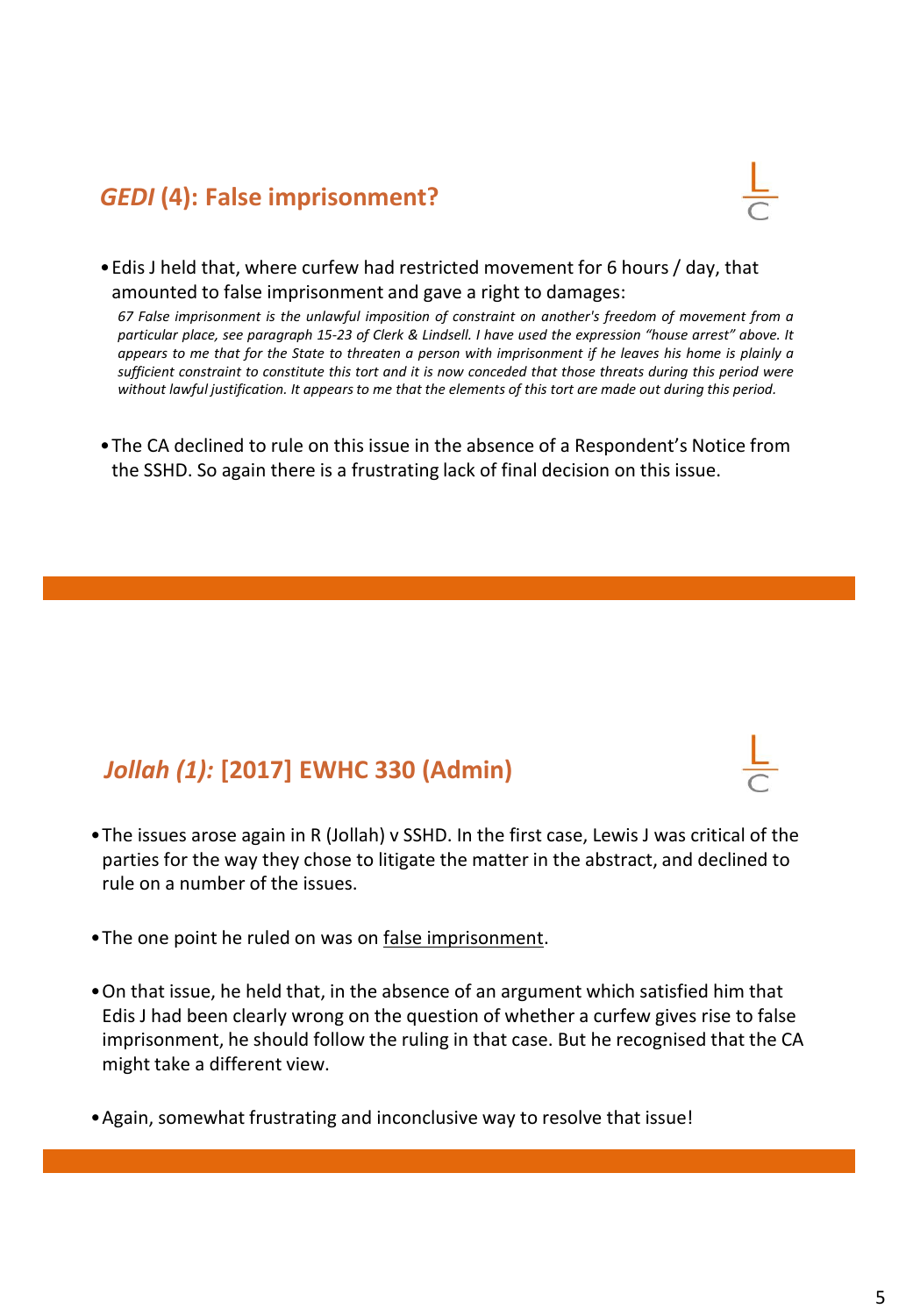# *Jollah (2):* **[2017] EWHC 2821 (Admin)**

- •*Jollah* came back before Lewis J in *Jollah (2),* decided November 2017.
- •Lewis J would have ruled on issue of power to impose curfew under para 22 of Schedule 3 to the IA 1971.
- •It then emerged that the SSHD had already conceded, in earlier litigation, that the detention which preceded the grant of bail had been unlawful, which meant that there was clearly no power to impose the curfew. So this issue was not addressed.
- •Lewis J awarded £4000 damages for the 2 ½ years of false imprisonment.

# *Lupepe* **[2017] EWHC 2690 (Admin)**

- •In meantime, Lewis J decided *Lupepe* in Oct 2017.
- •Challenge to curfew succeeded on basis that SSHD had had regard to unlawful unpublished policy in deciding to seek curfew from FTT (Ground 3, paras 61-69).
- •Lewis J rejected various other arguments, that it was unlawful to impose curfew to prevent offending, and that it was an abuse of power to impose a curfew on grant of CIO bail where FTT had not been invited to do so.
- •For present purposes mainly notable because it was assumed (though not the subject of argument) that there is power to impose a curfew under para 22 of Schedule 2 to the IA 1971 Act.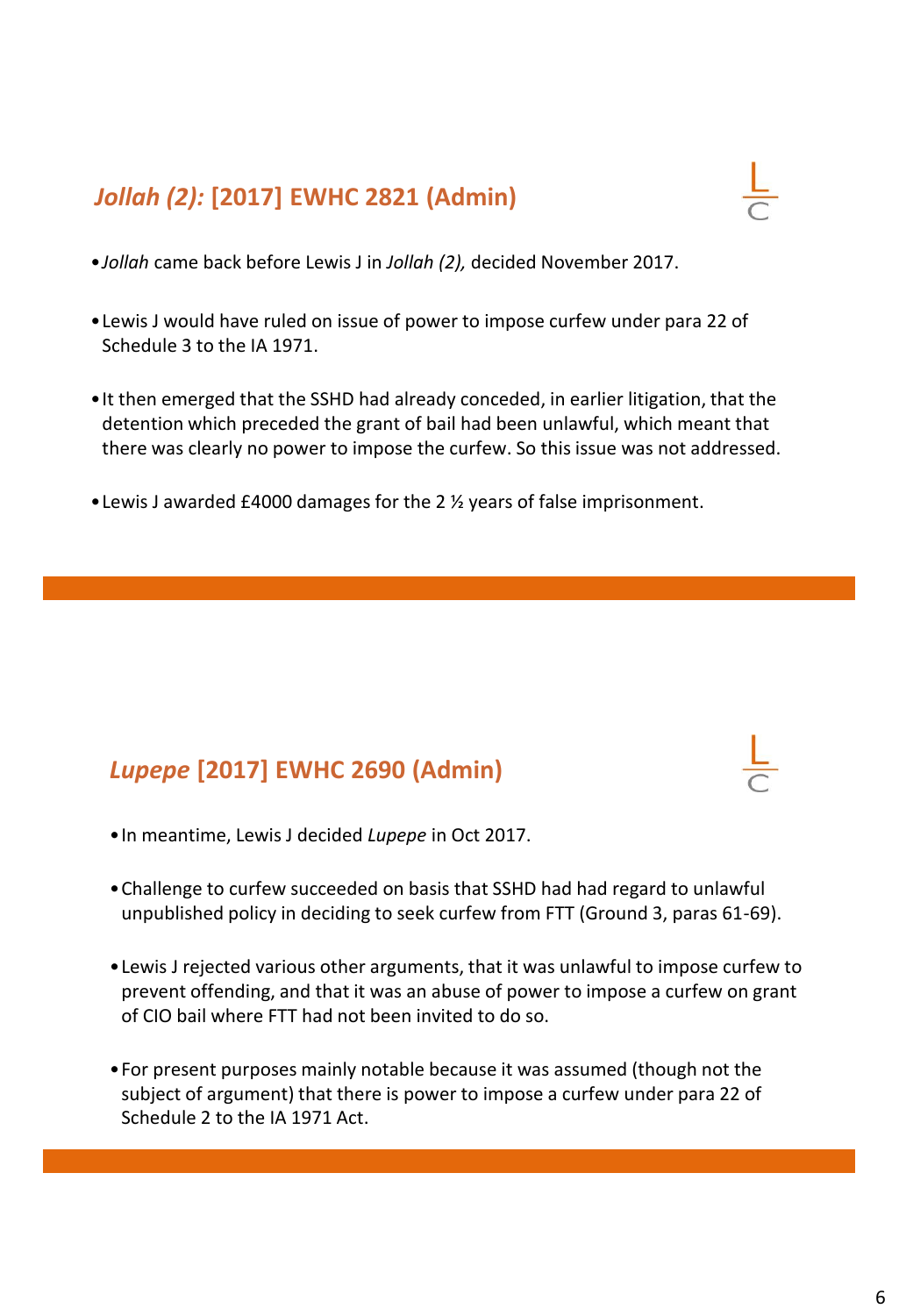#### *NEW BAIL REGIME*

- •New bail regime introduced by Immigration Act 2016, came into force finally in January 2018.
- Section 61 gives effect to Schedule 10 which provides detail regime for bail.
- •Detailed consideration beyond this talk, will be addressed by Graham Denholm in Part 2 of this seminar in May.
- •Most notable structural feature is abolition of temporary admission and release. All persons liable to detention who are not detained will henceforth be released on bail.
- •Act received Royal Assent shortly before CA decision in *Gedi.*
- •Can a curfew be imposed? So far untested in case law.

#### *NEW BAIL REGIME (relevant provisions)*

- Para 2(1) of Schedule 10 lists various conditions that may be imposed.
- Paras 2(2) and (3) provides that for those subject to deportation, this must include an "electronic monitoring" condition unless that would be impractical or would breach ECHR rights.
- •Relevant here, the conditions referred to in para 2(1) include:
	- *(e) an electronic monitoring condition (see paragraph 4); (f) such other conditions as the person granting the immigration bail thinks fit.*
- So, does that empower the imposition of a curfew?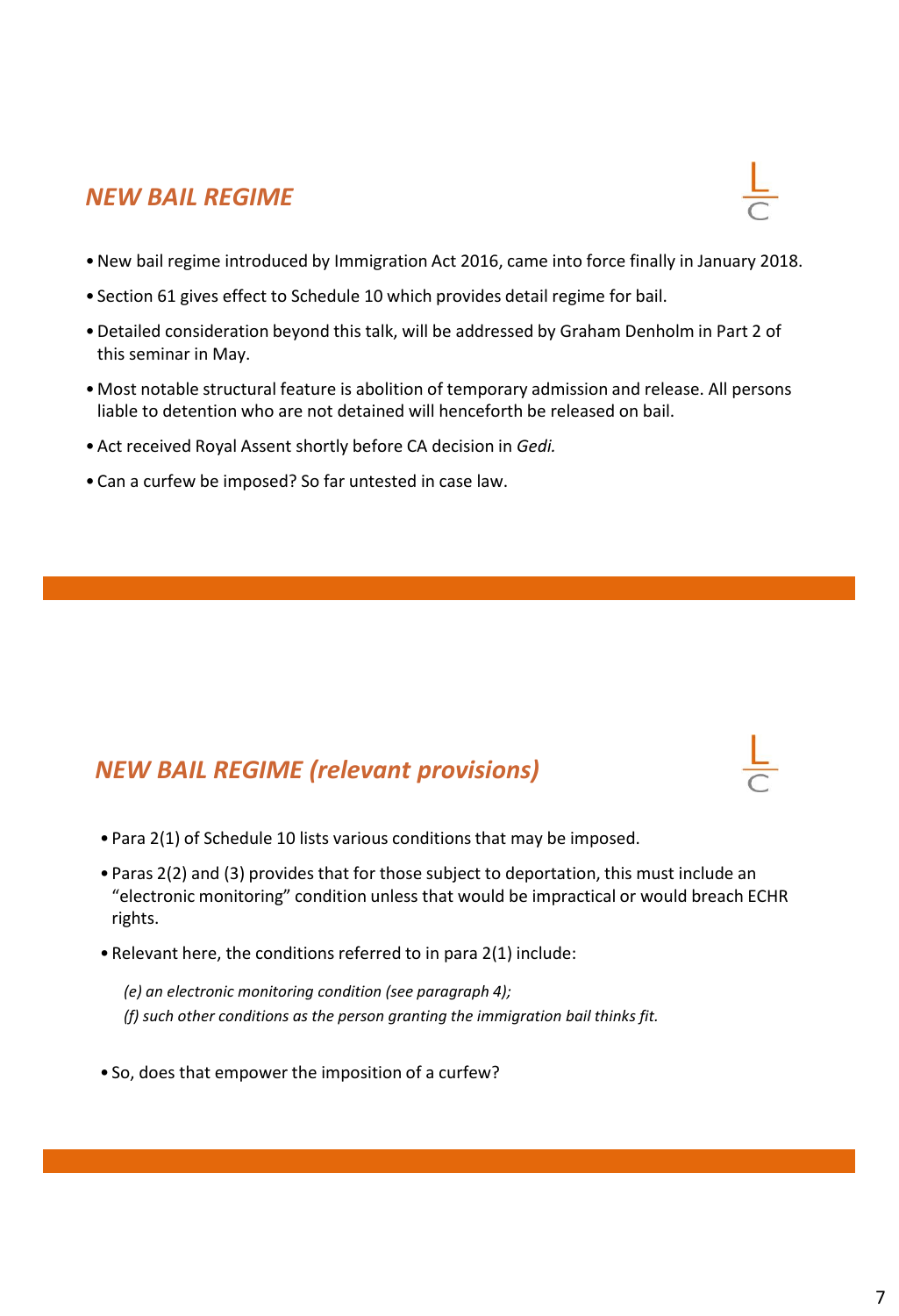## *NEW BAIL REGIME: MONITORING CONDITION*

- •Electronic monitoring condition defined in para 4 of Schedule 10 (see separate handout).
- •Strongly arguable that, in light of *Gedi,* this gives no power to impose a curfew (though I very much doubt that Parliament appreciated that!).

#### *NEW BAIL REGIME: CATCH-ALL*

- •Para 2(1)(f) of Schedule 10 appears to grant unlimited power to impose any suitable conditions on bail, so that may empower curfew.
- •But *arguable* that it does not do so, in light of reasoning in *Gedi.*